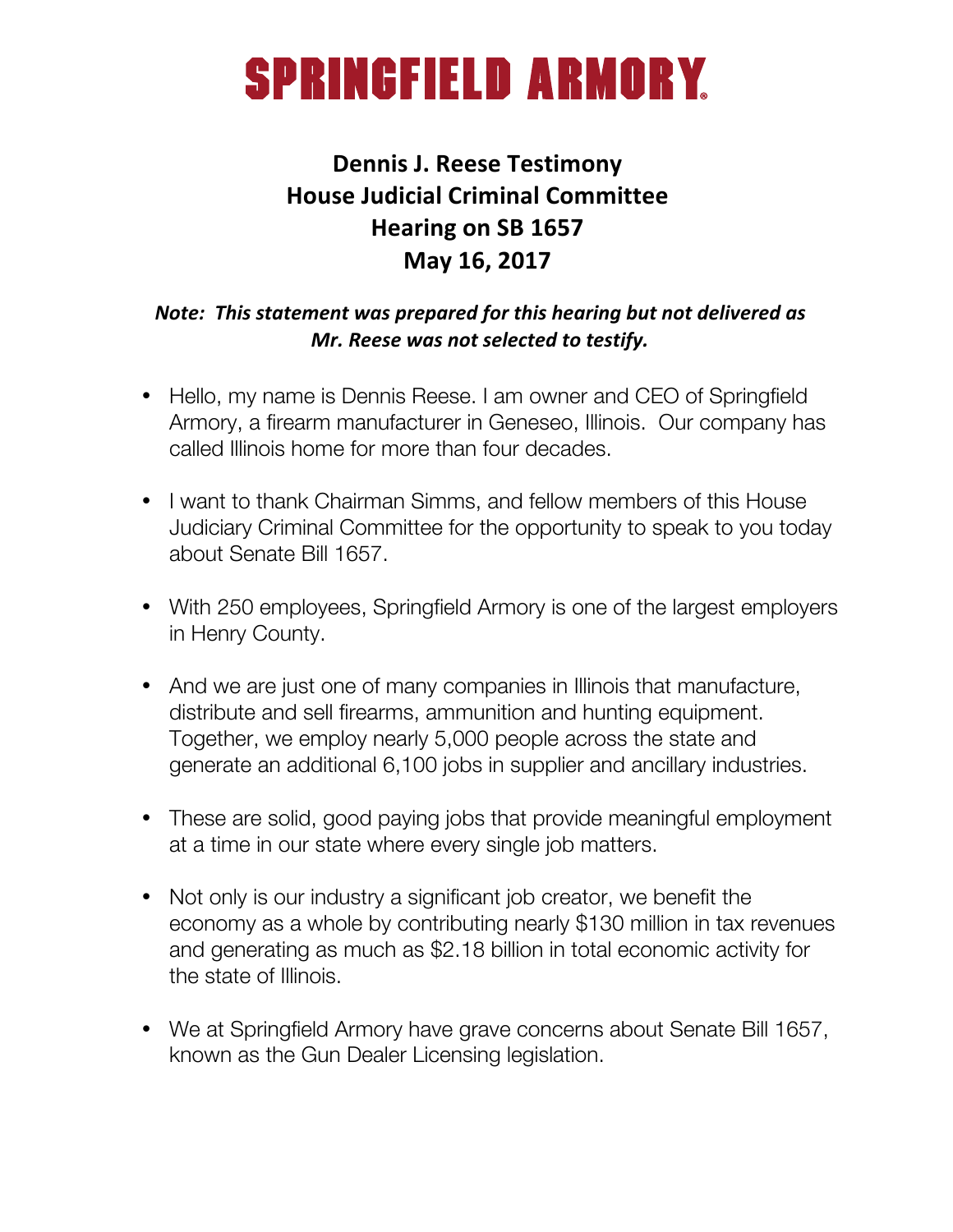# **SPRINGFIELD ARMORY**

- Passage of SB 1657 would create onerous mandatory regulations, potential fees in the thousands of dollars and excessive amounts of red tape that would assuredly cause many firearm dealers to close their doors and prevent prospective owners from opening new ones.
- We believe the legislation would also be duplicative as the federal Bureau of Alcohol, Tobacco, Firearms and Explosives already licenses and closely monitors all federally licensed firearm dealers and strictly enforces federal law.
- Simply put, this bill is just another in a long line of attempts to infringe on rights guaranteed to American citizens by the Second Amendment and I have fought to uphold Second Amendment rights my entire adult life.
- Dealer closings resulting from this legislation would limit our product availability to FOID card holding customers. This would negatively impact our federally regulated, and decades-old supply chains, and even worse - would put an end to numerous local businesses and cut hundreds of jobs.
- As you may know, our former trade association IFMA worked with members of the committee to exempt manufacturers from this legislation. This was done without my prior knowledge and goes against my own and my company's principles. Despite that fact, we understand the grave ramifications this bill would have on our Second Amendment rights, and on our industry as a whole, so we are here today to encourage you to vote this legislation down.
- Again, SB 1657 will force small currently compliant Federal Licensed Dealers out of business, will make it difficult for larger dealers to stay in business and will limit our product availability to law abiding citizens. This would negatively affect employees of manufacturers and suppliers across the state.
- In closing, we at Springfield Armory certainly hope that my testimony today will help you and the committee understand our position as an